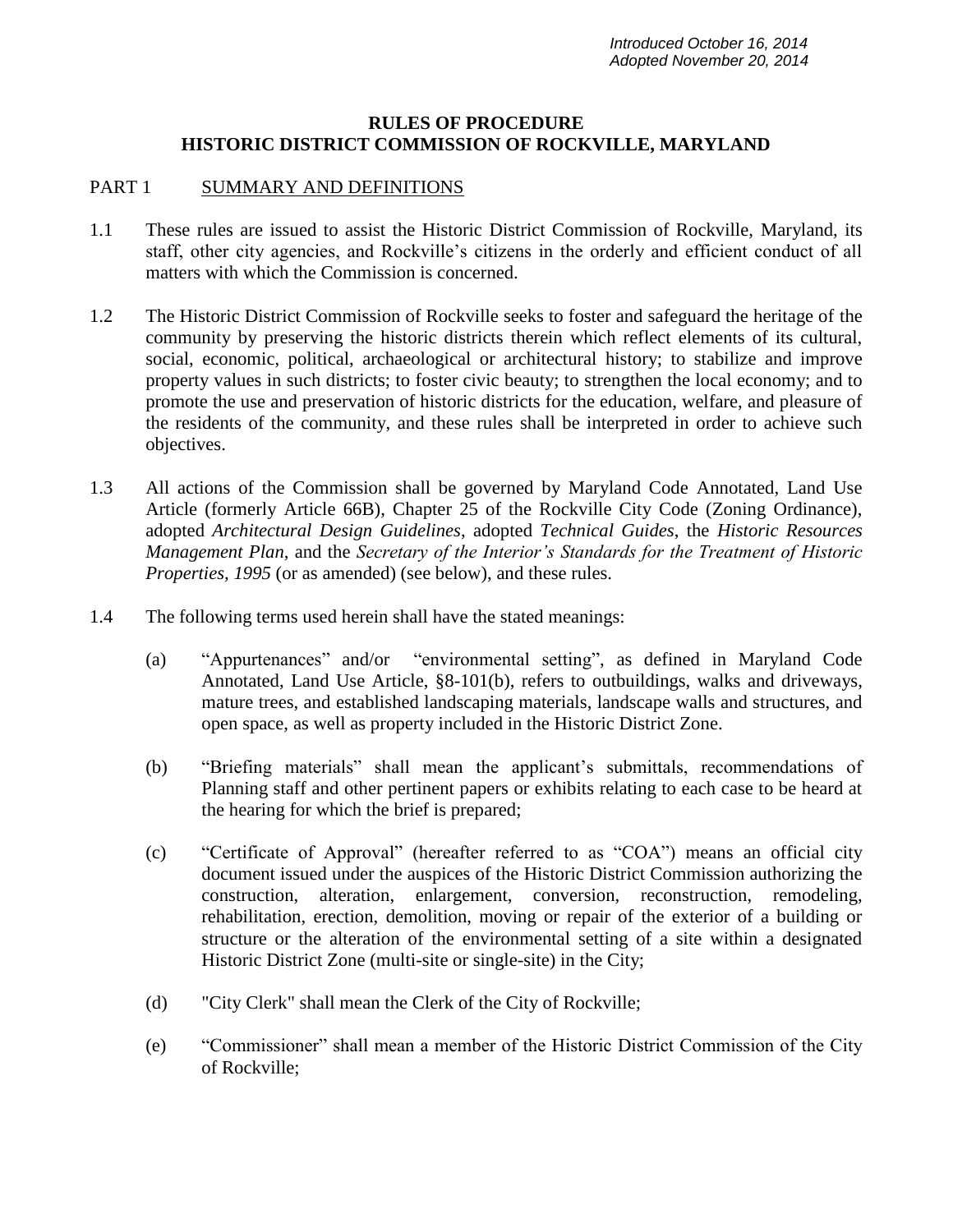- (f) "Community Planning and Development Services" shall mean the Department that staffs the Historic District Commission;
- (g) "Courtesy Review" shall mean a non-binding review conducted by the Historic District Commission;
- (h) "Criteria" shall mean the Historic District Criteria adopted by the Historic District Commission as the basis for the evaluation of historic significance or appropriateness, and used by the Commission in their determinations;
- (i) "Demolition" shall mean the complete razing of a building or structure;
- (j) "Demolition by Neglect of Historic Properties" shall mean the failure to maintain property, or any component thereof, located within a designated Historic District Zone so as to jeopardize the historic integrity of the property;
- (k) "Due Date" shall mean the date by when complete applications are to be submitted to the staff to be added to an upcoming Historic District Commission agenda. This date shall be 5 weeks prior to the next Historic District Commission meeting, the schedule of which is noted on the yearly calendar of meetings, as posted on the City's web site;
- (l) "Emergency Meeting" shall mean a public meeting of the Commission that is called to respond to an urgent need that cannot be met through a regular monthly meeting or by an advertised special meeting (as noted in these Rules). Such urgency shall derive from immediate threat to life safety;
- (m) "Evaluation of Significance" shall mean the review by the Historic District Commission to determine if the property meets the adopted City of Rockville Historic District Designation Criteria;
- (n) *"Ex Parte* Communication" is defined as any communication that is relevant and/or relates to an application pending before the Commission that is received outside the public hearing and is not part of the record. An ex-parte communication includes all forms of communication, whether written or oral.
- (o) "Guidelines" refers to the *Architectural Design Guidelines for the Exterior Rehabilitation of Buildings in Rockville's Historic Districts*, adopted by the Historic District Commission, September 1977;
- (p) "Historic District" and "Historic District Zone" when used herein refer to the overlay zone, also known as the "Historic District Zone";
- (q) "Historic District Commission" or "the Commission" refers to the five-member commission appointed by the Mayor and Council to help implement heritage preservation strategies in the City of Rockville;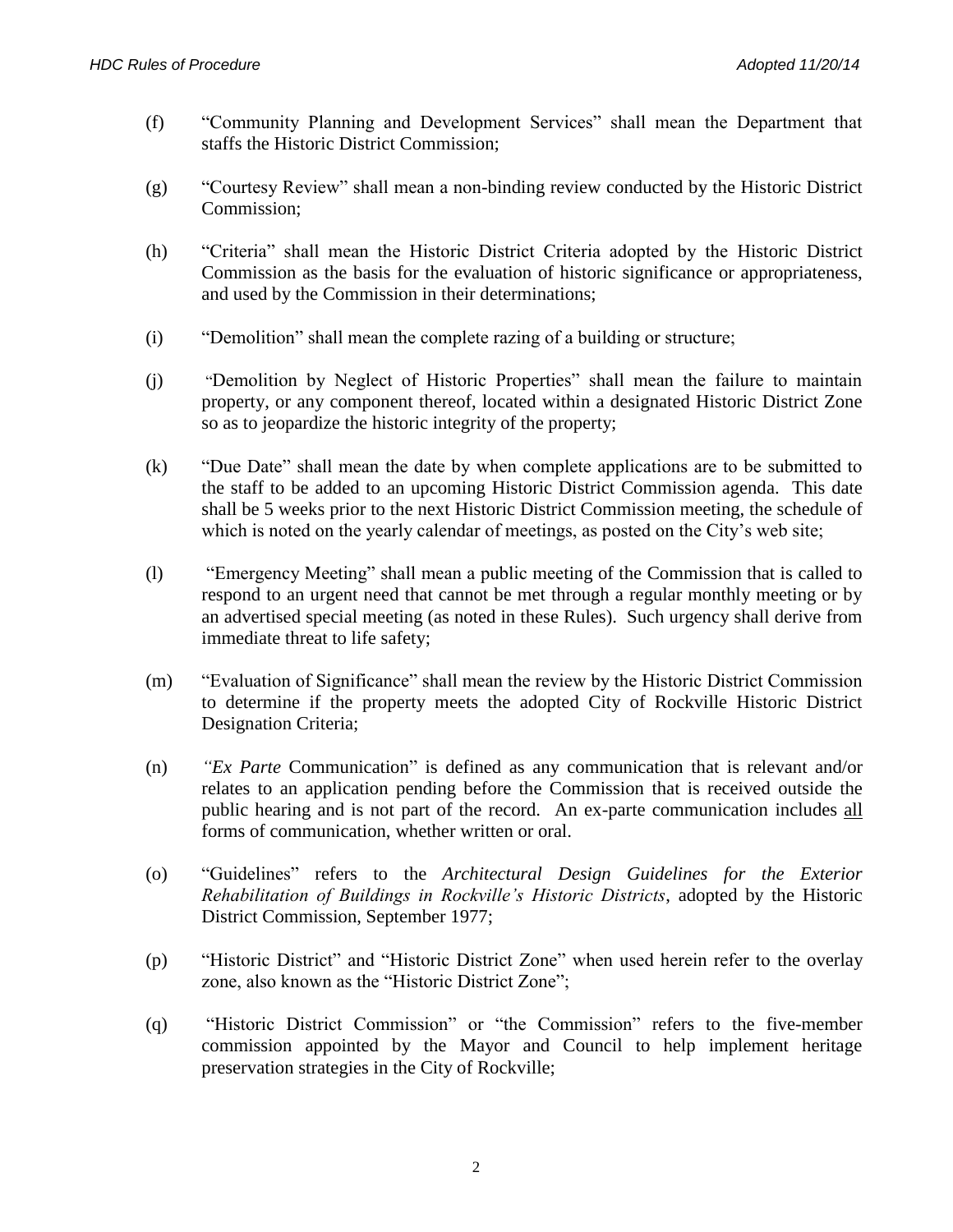- (r) "Historic Integrity" shall mean the ability of a property to convey the particular sense of time and place for which it is historically significant;
- (s) "Historic Period of Significance" refers to the range of time when a property was associated with important events, activities, or persons, or attained the characteristics which qualify it as a significant example of a type, period, or method of construction. Period of significance usually begins and ends with the dates when significant activities or events occurred, giving the property its historic significance. For a significant example of a type, period, or method of construction, this is often a date of construction;
- (t) "Interim Historic Review" refers to that period of time between the initiation of the historic designation process as set forth in Section 25.14.01.d.1 of the Zoning Ordinance and the completion of the designation process as set forth in Section 25.14.01.d.5 of the Zoning Ordinance;
- (u) "Land Use Article" refers to the Maryland Annotated Code, Land Use Article (formerly known as Article 66B).
- (v) "Management Plan" shall mean the *Historic Resources Management Plan* (1986) adopted by the Mayor and Council in February, 2004;
- (w) "Mayor and Council" shall mean the Mayor and Council of the City of Rockville, Maryland;
- (x) "Routine" or "Ordinary" maintenance shall mean work on a historic structure or the environmental setting that does not alter in any way the exact features of the property, including the architectural style, design, and general arrangement of the exterior, as well as the nature, texture, details, and dimensions of building materials, windows, doors, siding, etc. Removal of mature trees and shrubs, site grading, and installation of landscape features, such as walls and walks, are not considered "routine" or "ordinary" maintenance, and shall be reviewed by the Commission;
- (y) "Special Meeting" shall mean a public meeting of the Commission, in addition to the regular monthly meeting;
- (z) "Staff" shall mean a preservation planner within the City of Rockville's Department of Community Planning and Development Services;
- (aa) "Standards" shall mean *The Secretary of the Interior's Standards for the Treatment of Historic Properties*, *1995* (or as amended), published by the National Park Service, and adopted by the Commission in 2004 as additional guidelines herewith;
- (bb) "Substantial Alteration" shall mean the addition to, or subtraction from, a structure such that the original massing, materials, design and ornamentation are removed or obscured; and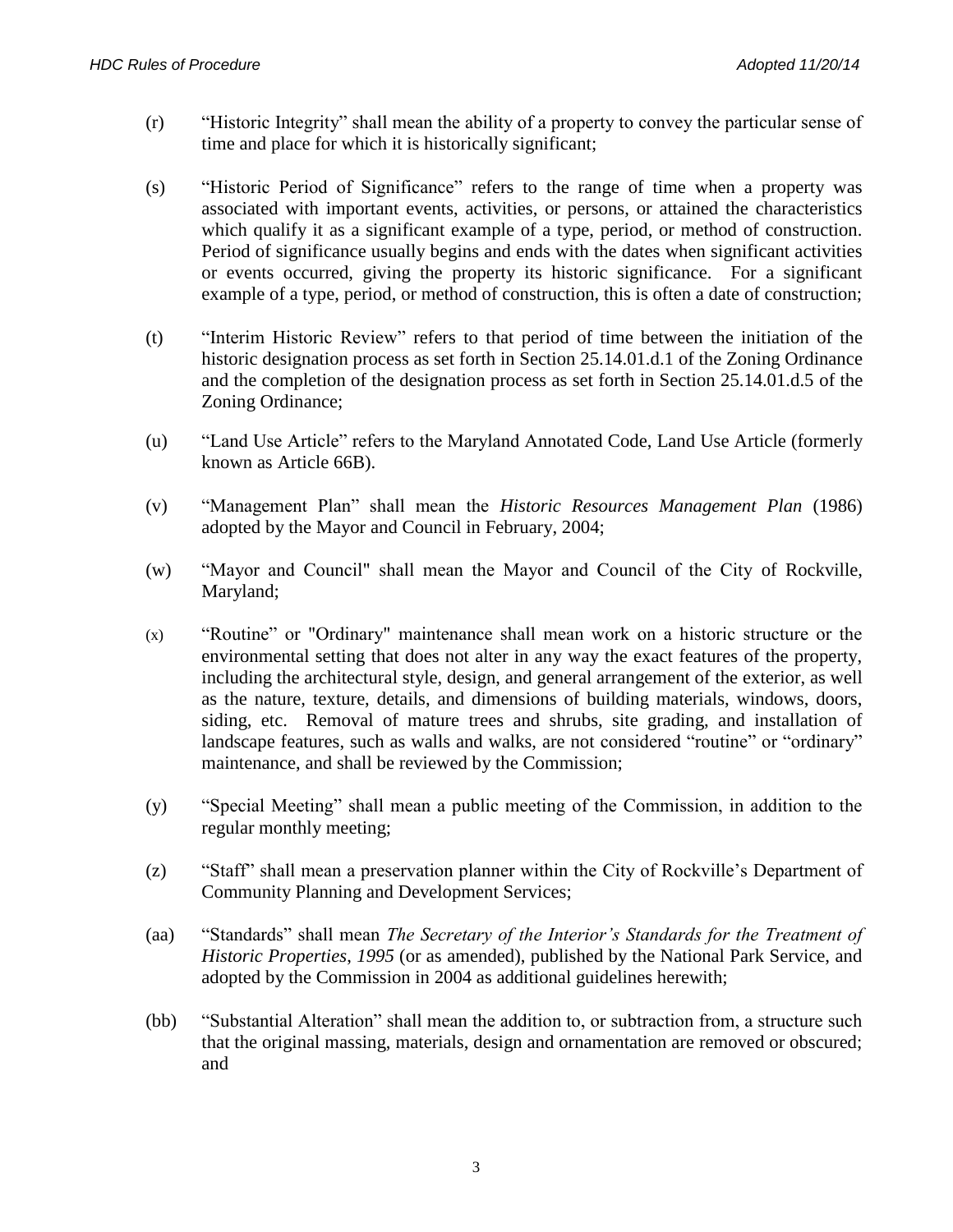(cc) "Technical Guides" shall mean the individual documents adopted by the Mayor and Council and Historic District Commission in 2004, or as amended, to provide guidance on specific aspects of historic property.

#### PART 2 GENERAL PROCEDURES FOR HISTORIC DISTRICT COMMISSION MEETINGS

### 2.1 Historic District Commission Meetings

- (a) All meetings of the Commission shall be public meetings. However, the Commission may, at its discretion, hold closed sessions subject to Maryland Code Annotated, State Government Article, §§10-501, *et seq*.
- (b) Meetings
	- (i) Regular meetings of the Commission shall be held on the third Thursday of each month, or as directed by the HDC and advertised on the yearly calendar and the published agenda, as posted on the City's web site. The meetings will commonly begin at 7:00 p.m. at Rockville City Hall, and will adjourn at 10 p.m. and all remaining agenda items will be deferred to the next meeting unless extended by the Chairperson.
	- (ii) Special meetings may be called by the Chairperson on four days written notice to each Commissioner and shall be called by the Chairperson upon the written request of two members of the Commission. Special meetings, including organized field visits, may also be arranged at a scheduled public meeting and will be considered advertised, and reflected as such in the minutes of that public meeting.
	- (iii) Emergency meetings may be called at the discretion of the Chairperson.
- (c) Noticing.
	- (i) Each regular meeting shall be advertised with written notice, by posting the agenda on the City's web page, and by posting a sign at the site, in accordance with the Zoning Ordinance (25.05.03(d)). Notices for regular meetings shall be mailed to all property owners within 500 feet of the subject property, at least fourteen (14) days prior to the date of the proposed meeting. Any sign erected as required herein must be maintained at all times by the applicant until final action by the Historic District Commission on the application to which it pertains, and thereafter must be removed within seven (7) days from the final action. For regular meetings, a copy of the agenda, staff reports, and relevant attachments shall be mailed to each applicant for each item posted on the agenda approximately seven (7) days prior to the meeting. At the same time, the staff report will be posted on the web site with the agenda.
	- (ii) Special meetings shall be advertised by posting the agenda on the City's web page four (4) days in advance of the date of the proposed meeting.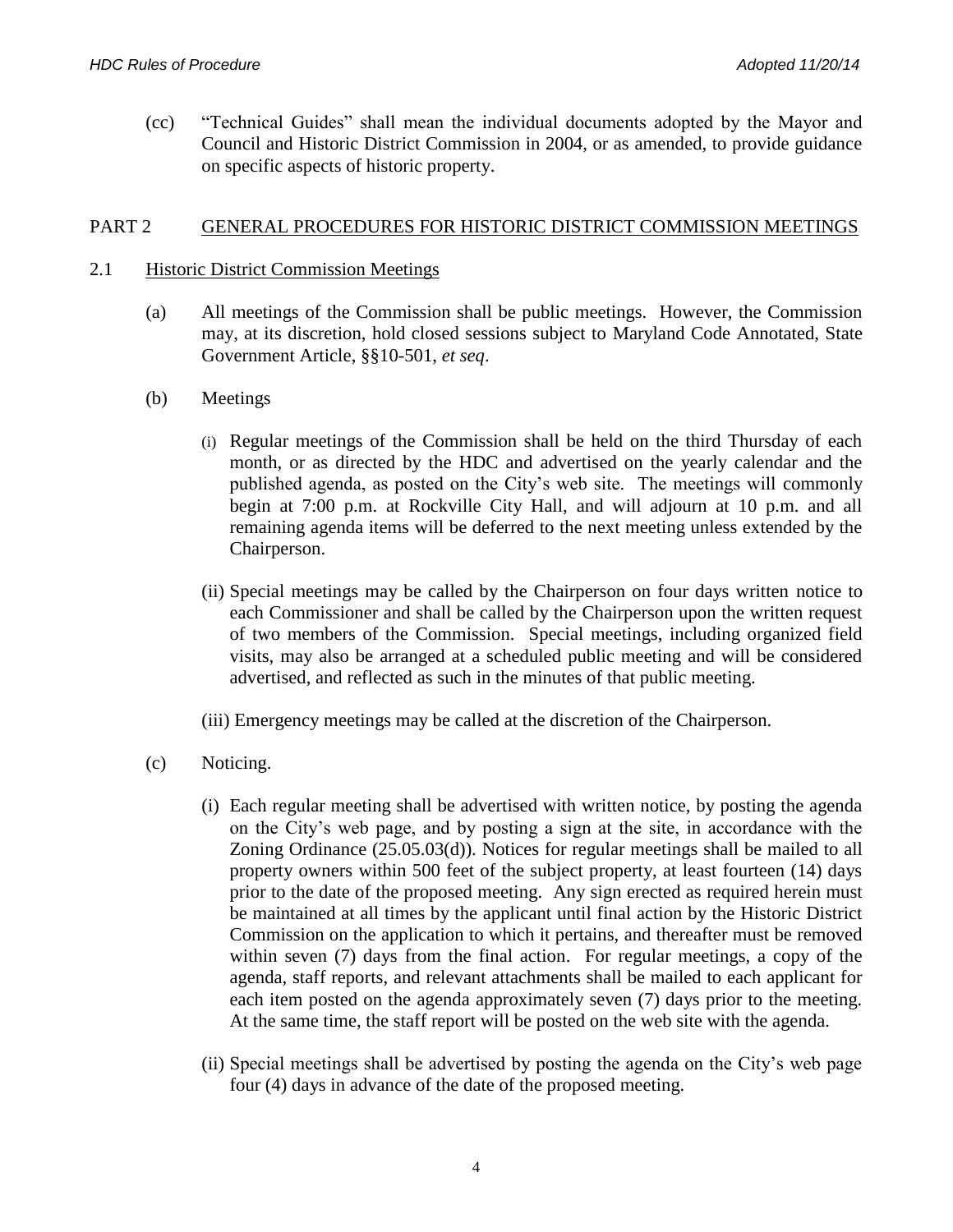- (iii) An emergency meeting shall be advertised by posting the agenda at City Hall, and on the City's web page, as soon as possible.
- (d) A quorum shall consist of three members of the Commission.
- (e) The order of business shall be in accord with the agenda prepared by or under the direction of the Chairperson and shall be delivered with briefing materials prepared by the Commission staff at least seven (7) days before each scheduled meeting.
	- (i) Correspondence to the Commission will be included in the Commission's briefing material if it is submitted to the Department of Community Planning and Development Services no later than eight days prior to the scheduled meeting.
	- (ii) Commissioners who wish to add to the agenda shall notify the Chairperson prior to the meeting or as a first order of business at each meeting.
- (f) Questions put to a vote shall be decided by a majority of the members present and voting, assuming a quorum is present. No decision shall be made in the absence of a quorum. Proxy voting shall not be allowed. Commissioners' votes shall be recorded on each motion.
- (g) A tie vote by the Commission shall be interpreted as a defeat of the motion upon which the vote was taken.
- (h) Any person is entitled to appear and be heard by the Commission before it reaches a decision on any matter. This shall include Commissioner-applicants in the case of their own property. The voting on such decisions shall be held during public meetings, and the Commission shall keep an open record of its resolutions, proceedings, and actions which shall be available for public inspection during business hours at the office of the City Clerk and on the City website.
- (i) It shall be the duty of the Commission's staff to keep a true and accurate record of all proceedings at all meetings and public hearings. Minutes shall be typed and distributed to the individual members; and when approved by the Commission, maintained by the Commission staff. All files shall be available at each meeting of the Commission.
- (j) The disposition of all formal petitions and requests before the Commission requiring further action by the Mayor and Council shall be in writing to the Mayor and Council. The petitioner shall be notified by letter of action taken by the Commission.

### 2.2 Historic District Commissioners - Procedures

The Historic District Commission shall consist of five (5) commissioners and one alternate, appointed by the Mayor and Council for a term of three (3) years. The standing commission shall make a recommendation to the Mayor and Council for new commissioners. The commissioners shall meet the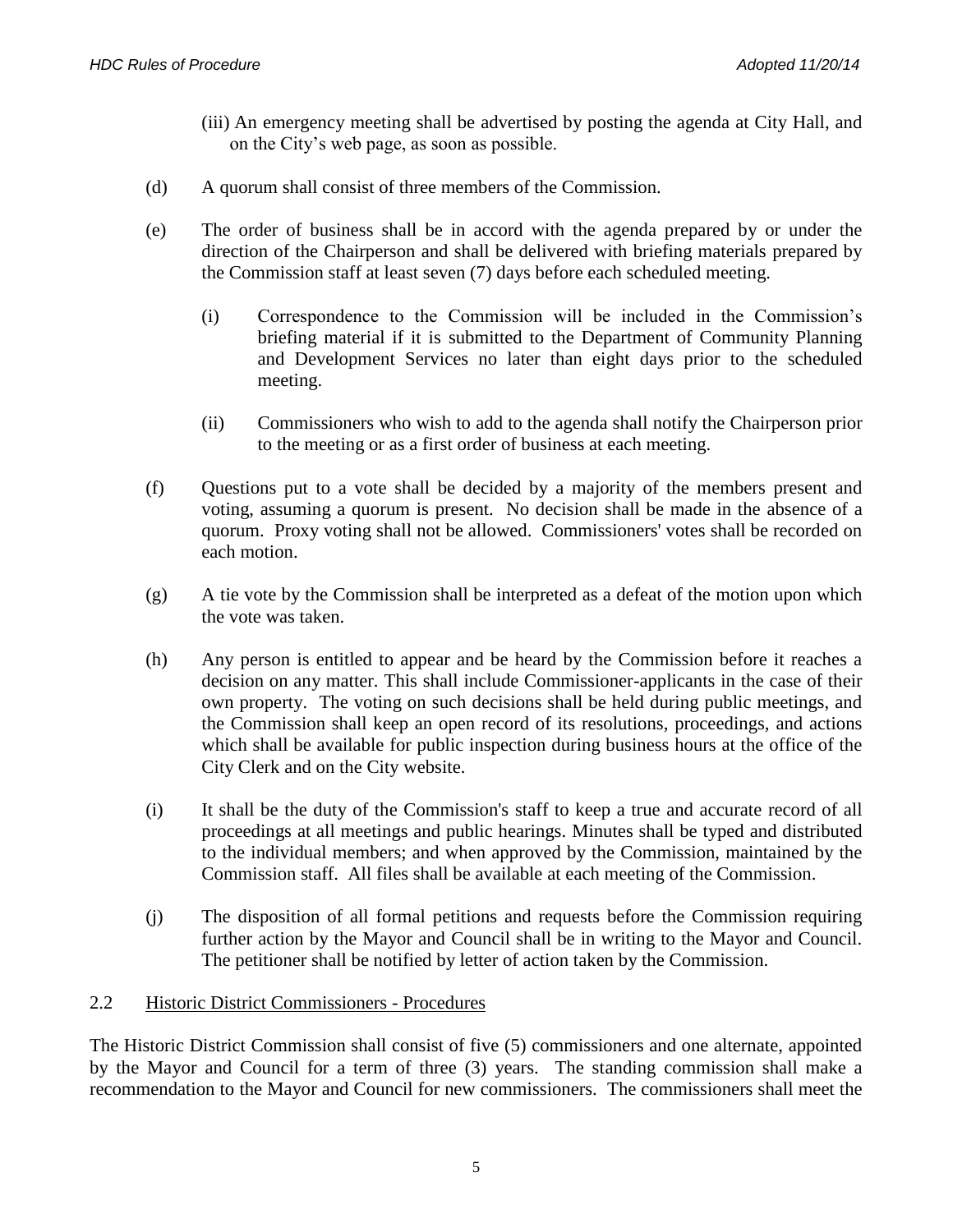standards for qualification, as set out in the Land Use Article and the Zoning Ordinance, as adopted by the Mayor and Council of Rockville.

- (a) The officers of the Commission shall consist of a Chairperson, approved by vote of the Commission at the beginning of each calendar year, who shall preside at all meetings. The chair serves a term of one (1) year and is eligible for reelection. In the absence of the Chairperson, a Chairperson Pro Tempore shall be elected to preside at the meeting by a quorum of Commissioners present.
- (b) The Duties of the Chairperson shall be as follows:
	- (i) Preside at all meetings of the Commission;
	- (ii) Decide on all points of order and procedure subject to these rules unless overruled by a majority of Commissioners present;
	- (iii) Participate in discussions and vote on motions: if the Chairperson wishes to formulate motions and otherwise assume the role as a Commissioner, the Chairperson must transfer the gavel to the Chair Pro Tempore for the duration of the debate on the subject at hand. The Chairperson may not reassume the Chair position until after the pending case is disposed of;
	- (iv) Have the right to designate Commissioners to write opinions;
	- (v) Direct staff to prepare an Annual Report of the work of the Commission for each fiscal year. This shall be submitted within one calendar month after the end of such period for approval and adoption by the Commission, after which, the report shall be submitted to the Mayor and Council; and
	- (vi) Have the authority to cancel or postpone a meeting for good cause.
- (c) It shall be the duty of each Commissioner, including the alternate, to attend all meetings. Should any Commissioner be absent more than three times in any calendar year, the Commission may recommend to the Mayor and Council that such Commissioner's resignation be requested.
- (d) Each Commissioner shall attend one training session or workshop per year, which is certified by the Maryland Historical Trust as meeting the Certified Local Government requirements for yearly training.
- (e) A Commissioner will not appear before any group or body to speak for the Commission except as authorized by the Commission. In any public or private statement concerning Commission affairs, Commissioners will carefully and clearly indicate whether they are speaking for the Commission or for themselves.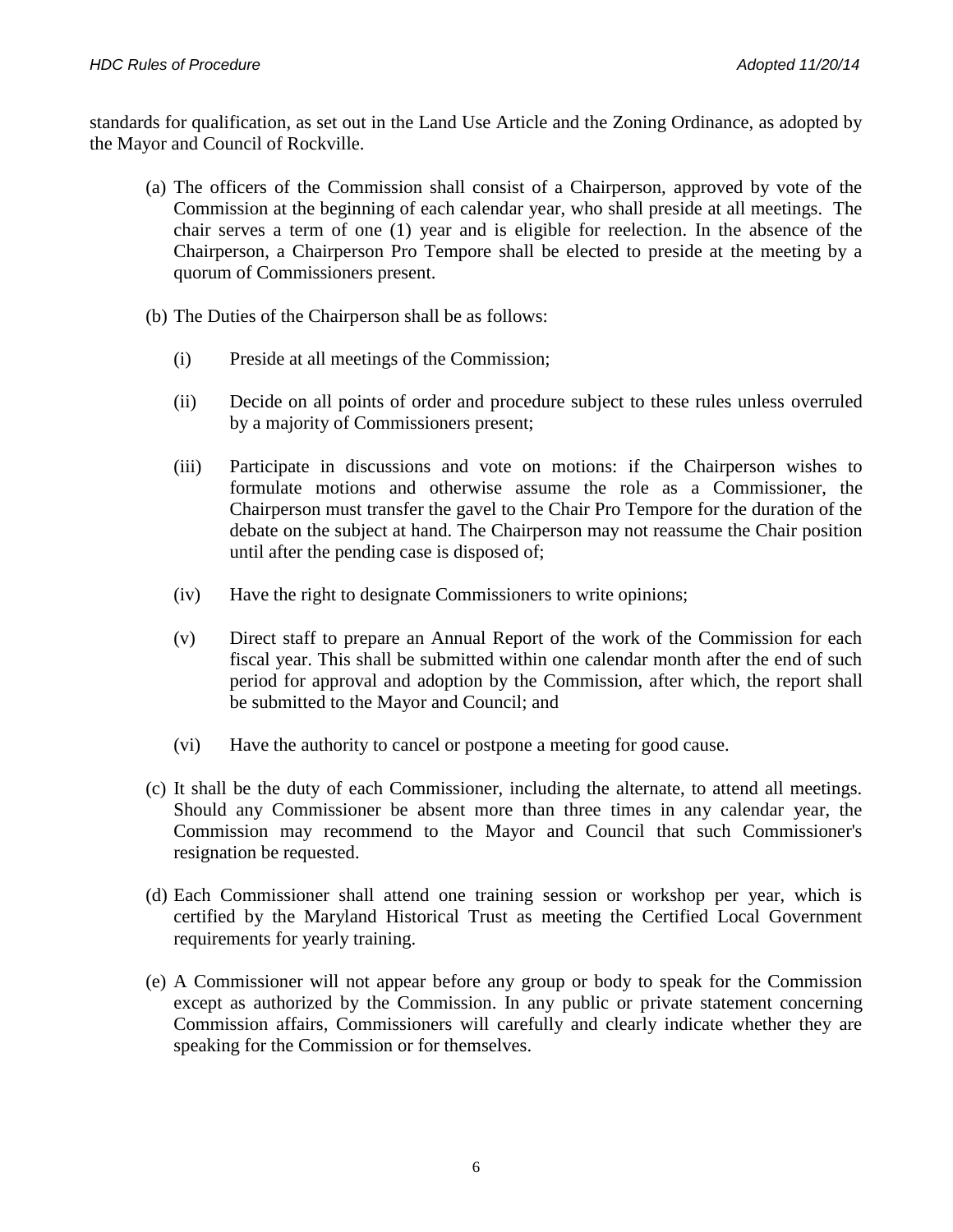- (f) Commissioners shall not engage in any business transaction in regard to which they have an advantage because of information gained through appointment to the Commission.
- (g) In the event an application is transmitted for review that, from a Commissioner's evaluation presents a conflict of interest, the complete application shall be returned to staff with the advice that the Commissioner is abstaining from the review because of a conflict of interest or the appearance of a possible conflict of interest. Any Commissioner who has such an interest with respect to any application to be considered by the Commission shall abstain himself or herself from the meeting during the discussion, review, and analysis of such application. The foregoing is applicable to any Commissioner who directly or indirectly represents or whose spouse, parents, children, or business associates, directly or indirectly, represent any organization on any matter that would financially or personally benefit such Commissioner or any organization such Commissioner represents.
- (h) Commissioners shall conduct themselves at Commission meetings in a fair, understanding, and gracious manner. They shall seek to be considerate of all individuals, attitudes, and differences of opinion involved in official Commission business.
- (i) The responsibilities of the Alternate Member shall be as follows:
	- (i) Attend all meetings of the Commission as a non-voting member, unless called upon to sit for an agenda item or items;
	- (ii) As a non-voting member, the alternate will not sit at the dais with the Commission, unless called upon to sit as a voting member;
	- (iii) When present at a meeting as a non-voting member, the alternate will not participate in board deliberations, ask questions of applicants, submit testimony or vote on any application;
	- (iv) The Alternate shall sit as a voting member for those agenda items when a Commissioner must recuse themselves or when a Commissioner must be absent for all or part of a meeting;
	- (v) Alternates should review the briefing materials for each meeting so as to become familiar with the facts of cases on which they may sit as a voting member;
	- (vi) When sitting as a voting member, the alternate will preside over the matter until its conclusion at the meeting. If the agenda item extends to more than one meeting, the alternate is not obligated to participate in the item if all regular commissioners are present at a subsequent meeting, regardless of their participation at an earlier meeting.

### PART 3 APPLICATION FOR CERTIFICATE OF APPROVAL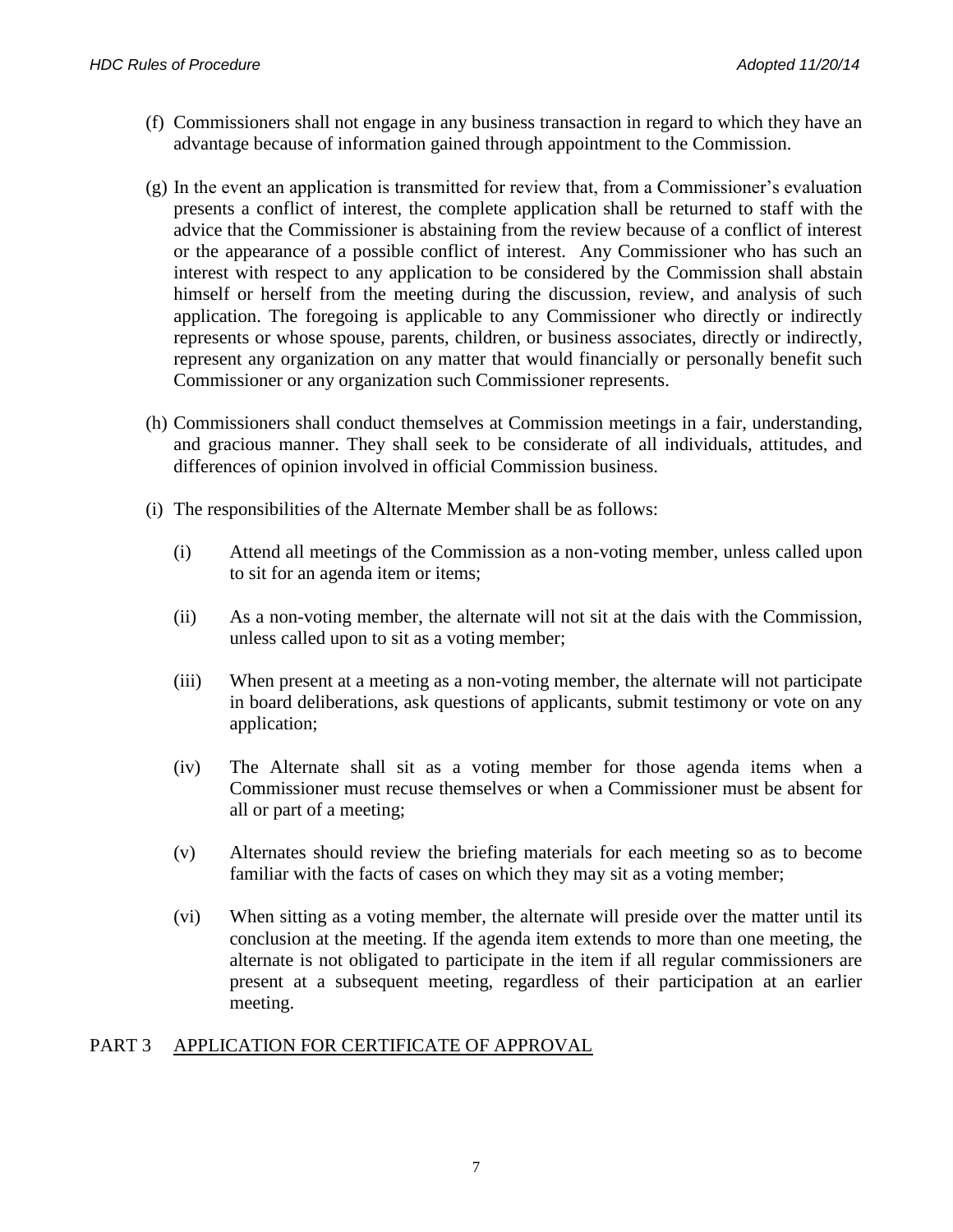- 3 .1 Applications shall be governed by the provisions of the Land Use Article and the City Code of Rockville. The Commission shall review proposals for alterations at designated historic district sites, including alterations to appurtenances and the environmental setting.
- 3.2. Applications for a Certificate of Approval shall be filed with staff by the Due Date.
	- (a) Applications shall be evaluated for completeness by staff within five (5) days of the Due Date. Applications determined incomplete shall be returned to the applicant as soon as possible, with a detailed list of all missing information. Applications deemed complete shall be dated and officially accepted by staff, at which time the 45-day review period prescribed by State law begins.
	- (b) Applications shall be deemed complete when accompanied by photographs, drawings, and all applicable information requested on the Certificate of Approval application form.
- 3.3 A sign shall be posted at the subject property, indicating the action requested and date and time of the public hearing, after receipt of the completed application, in accordance with Section  $25.05.03$ (d) of the Zoning Ordinance (see  $2.1(c)$  above).
- 3.4 The applicant may appear at a Commission meeting on his/her behalf or through a representative. In the absence of any personal appearance on behalf of the applicant, the Commission will proceed to dispose of the matter on the record before it, or may table or defer the item and reschedule it at the Commission's discretion within the 45-day review period.
- 3.5 The ordinary, but not mandatory, order or procedure for the conduct of a public appearance for the consideration of each application shall be as follows:
	- Introduction and summary of case by staff, including a staff recommendation;  $\bullet$
	- Statement by the applicant or his/her agent;  $\bullet$
	- Questions of applicant or agent by the Commission;
	- Public comment;
	- Cross-examination of speakers by the applicant, if requested;  $\bullet$
	- Applicant's rebuttal; and  $\bullet$
	- Consideration and vote by the Commission.  $\bullet$
- 3.6 The Chairperson may limit speakers as follows: applicant five (5) minutes; others three (3) minutes.
- 3.7 Within the 45-day review period prescribed by law, the Commission may postpone or continue any case due to a need for additional information from the applicant, lack of a quorum, or for further study. To continue an application review beyond the official 45-day review period, the applicant or owner must provide a time extension waiver.
- 3.8 Approval or disapproval of any application shall be made upon motion, which motion shall state the reasons for approval, disapproval, or approval with conditions. The Commission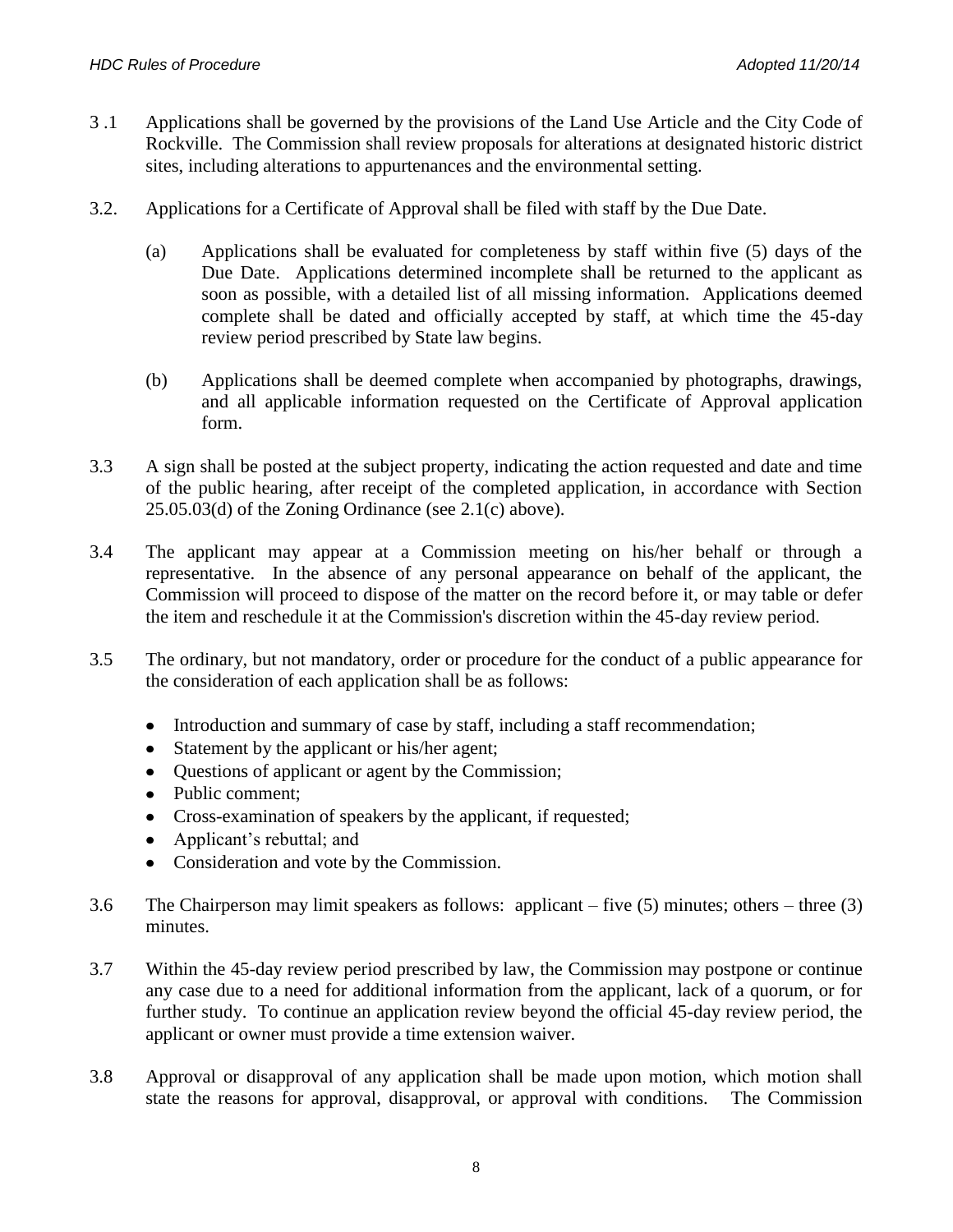shall review the information presented and make its decision to approve, disapprove, or approve with conditions, based on the City's adopted *Design Guidelines*, the *Management Plan*, the *Secretary of the Interior's Standards for the Treatment of Historic Properties, 1995* (or as amended), adopted *Technical Guides*, and design guidelines adopted for the particular district, as applicable. If there are apparent contradictions, the district-specific guidelines shall apply.

3.9 Approval by the Commission of any application and issuance of a Certificate of Approval by the City on behalf of the Commission, shall not obviate the necessity of obtaining building or other permits from appropriate City departments, nor shall it affect any requirement of compliance with all applicable Federal, State, County, or City zoning, building, electrical, plumbing, or other codes or procedures.

## PART 4 PROCEDURES FOR OTHER REVIEWS

- 4.1.1 Upon request by a property owner, the Commission may provide a Courtesy Review of proposed work prior to the formal submission of an application for a Certificate of Approval.
	- (a) Notification procedures prescribed for an application for a Certificate of Approval will apply to a Courtesy Review.
	- (b) The order of conduct for a Courtesy Review shall follow that of a Certificate of Approval.
	- (c) The guidance provided by the Commission shall be advisory, intended to guide the applicant to a Certificate of Approval that follows all applicable guidelines.
- 4.2 The Commission shall provide a review of proposed work at the request of the Mayor and Council, the Planning Commission, or the Board of Appeals.
	- (a) Notification procedures prescribed for an application for a Certificate of Approval will apply to other reviews.
	- (b) The order of conduct for other reviews shall follow that of a Certificate of Approval.
	- (c) The Commission shall provide a written recommendation to the requesting body, which shall be entered into the Public Record.

#### PART 5 PROCEDURES FOR CONSULTATION WITH STAFF AND STAFF LEVEL APPROVALS

5.1 Staff may meet informally with an applicant, or his/her agent, during the process of developing a complete Certificate of Approval application to provide guidance on the design of a project,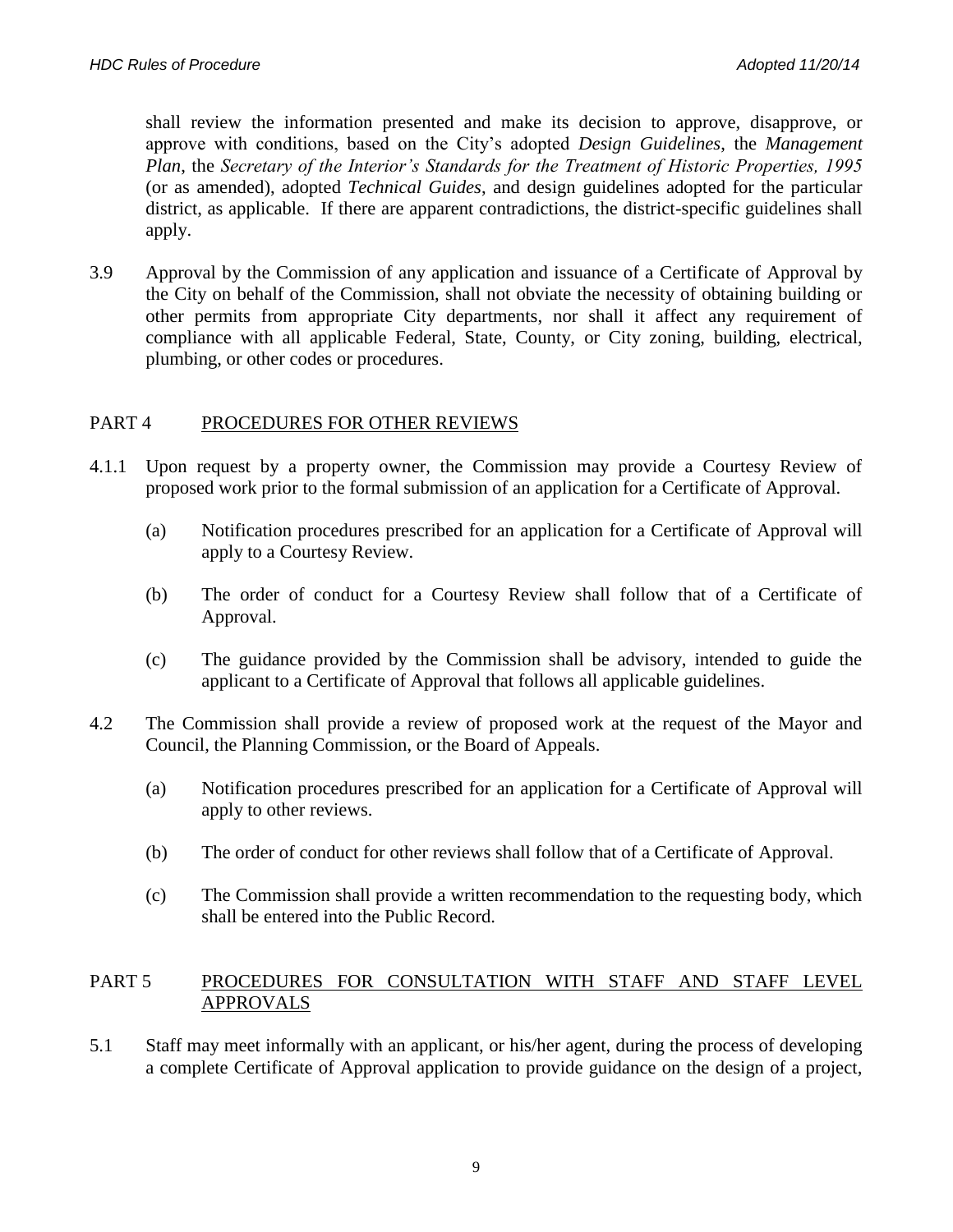ordinary and routine maintenance, demolition and substantial alteration, and other items relating to historic preservation in the City.

5.2 The Chief of Planning is authorized to issue a Certificate of Approval for fences, signs, removal of diseased and/or hazardous trees, and for accessory structure consistent with the adopted Technical Guides. A Certificate of Approval will be issued, and a staff summary presented to the Commission at the next Commission meeting. All other alteration shall be reviewed and approved by the Commission.

#### PART 6 EVALUATIONS AND RECOMMENDATIONS FOR HISTORIC DISTRICT **DESIGNATION**

- 6.1 An evaluation of historical, architectural, cultural, social, or archaeological significance for historic designation may be requested by the property owner or another interested party, or be initiated through the filing of a permit for demolition in accordance with Section  $25.14.01(d)(1)(c)$  of the Zoning Ordinance; or filing a Natural Resources Inventory identifying a potentially significant historic resource on the property, in accordance with Section  $25.14.01(d)(1)(d)$  of the Zoning Ordinance.
- 6.2 Notification procedures prescribed for an application for a Certificate of Approval will apply to an Evaluation of Significance.
- 6.3 Historic research will be presented to the Commission using a Maryland Historical Trust Historic Sites Inventory form (MHT form), with photographs, history, and architectural description of the property in the briefing material. The MHT form will be included in the posting of the staff report on the City's website, and also under "Site Histories" on the City's website.
- 6.4 At the meeting, the Commission will hear public testimony and a staff recommendation on the historical, architectural, cultural, social, or archaeological significance of the subject property.
- 6.5 The Commission will render a recommendation of historic district eligibility to the Mayor and Council citing the adopted Criteria.
- 6.6 The order of conduct for an Evaluation of Significance shall follow that of a Certificate of Approval.

### PART 7 PROCEDURES AFFECTING PROPERTY INCLUDED OR ELIGIBLE TO BE INCLUDED IN THE NATIONAL REGISTER OF HISTORIC PLACES

7.1 Prior to nomination of any property to the National Register, the Commission shall place such nomination on its agenda for discussion and action.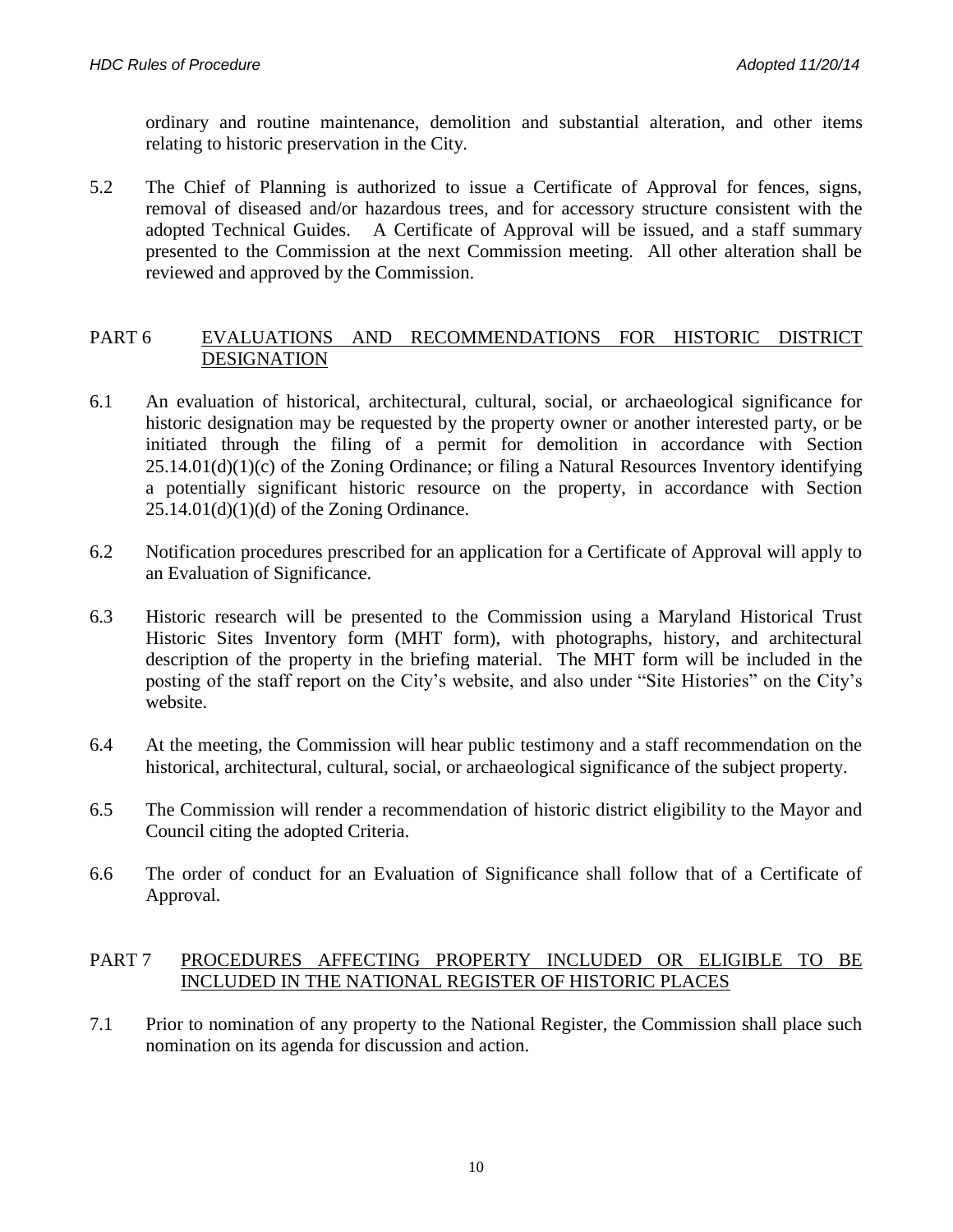- (a) A copy of the agenda shall be sent to each property owner whose property is proposed for the National Register.
- (b) Notification procedures for the Certificate of Approval will be followed.
- (c) State rules and procedures governing the nomination of properties to the National Register of Historic Places will be followed, as posted by the Maryland Historical Trust.
- 7.2 Procedural rules regarding Federally funded, Federally permitted or assisted, or Federally licensed activities that have the potential to impact properties listed, or eligible to be listed, in the National Register of Historic Places are found in 36 CFR, Part 800 entitled "Procedures for Protection of Historic and Cultural Properties" and Executive Order 11593, "Protection and Enhancement of the Cultural Environment." These procedures apply to Federal agencies only, and do not apply to municipal governments unless the Federal agency and State Historic Preservation Office, and municipality specifically agree that the municipality will take on the responsibility. Consultation with the Maryland Historical Trust is recommended.

### PART 8 PROCEEDINGS ON GRANT APPLICATIONS (Reserved)

#### PART 9 RECONSIDERATION

9.1. Request to Reconsider - A request to reconsider a decision of which the Commission is the Approving Authority must be filed within ten (10) days after the date upon which the original decision was issued in writing by the Commission. Such request must be made in writing and must state fully all grounds for reconsideration including mistake of fact or law, inadvertence, surprise, fraud, or other good cause. The filing of a request to reconsider does not stay the period for appeal allowed pursuant to the Maryland Rules.

The party or agent submitting a request for reconsideration ("Requestor") shall also give written notice to all Parties of Record on the same day it files its request for reconsideration with the City. Within five (5) days of filing the request for reconsideration, a copy of the notice and a certification that the notice was provided to all Parties of Record must be filed with the Chief of Planning. Parties of Record shall have seven (7) days from the date of the notice to submit written comments regarding the request.

At the next possible meeting, the Commission shall either grant or deny the request. Parties of Record need not be present at such meeting. The Commission may, however, question staff or any party then present to clarify points raised in the written request. Otherwise, testimony will not be heard. The Commission may grant a request for reconsideration if it finds mistake of fact or law, inadvertence, surprise, fraud, or other good cause, and must state its reasons for such approval on the record.

If the Commission grants the request, it shall schedule a hearing on the matters to be reconsidered. It shall set the date of such hearing during the meeting at which it granted the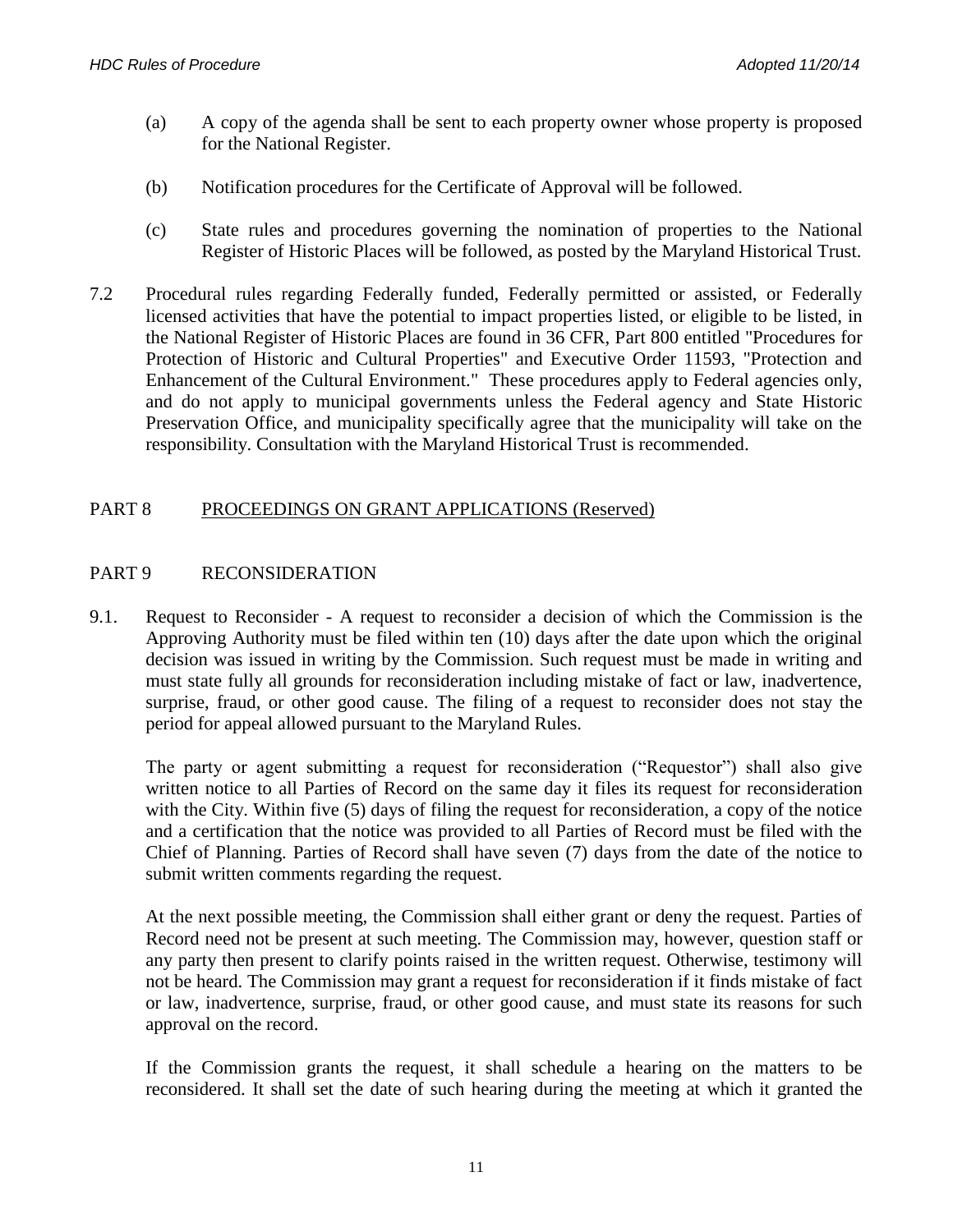request, and staff shall notify the Requestor within five (5) days thereafter of the date of the hearing. The Requestor shall notice all Parties of Record at least fifteen (15) days prior to the date of the hearing.

9.2 Motion to Reconsider - The Commission may also reconsider a decision on its own motion, provided that such motion is made no later than the Commission's next meeting following the date when the original decision was made. In considering a motion to reconsider, no public hearing is required. The Commission may grant a motion for reconsideration if it finds mistake of fact or law, inadvertence, surprise, fraud, or other good cause, and must state its reasons for such approval on the record.

If the Commission approves such a motion, it shall schedule a hearing on the matters to be reconsidered. It shall set the date of such hearing during the meeting at which it granted the motion. Planning staff shall notice all Parties of Record within fifteen (15) days of the date of the hearing.

- 9.3 Effect of the Commission's Decision on a Request to Reconsider or Motion to Reconsider If the Commission approves a request to reconsider or a motion to reconsider, such approval shall deem the original decision void. If the Commission denies a request to reconsider or a motion to reconsider, the original decision shall remain in full force and effect.
- 9.4 Hearing on Matters Reconsidered If the Commission grants a request to reconsider or approves a motion to reconsider, it shall conduct a hearing on the matters reconsidered. The scope of the hearing must include the reason the Commission cited for reconsideration of the decision and any other issues that the Commission deems to be relevant. At least ten (10) days before the hearing, planning staff shall post the following: (a) the Commission's decision to reconsider its decision; (b) the date of the hearing on the reconsideration; and (c) a summary of the reasons for the reconsideration.
- 9.5 Effect of the Commission's Decision After Hearing: If after a hearing, the Commission determines that it will not change its original decision, the original decision shall be reissued and the appeal period shall run from the date of the reissuance. If after a hearing, the Commission determines that it will change the original decision, the original decision shall be revised based on such change, and reissued, with the new appeal period running from the date of reissue.

## PART 10 *Ex parte* Communications

A Commissioner shall not initiate, permit, or consider ex parte communications outside the public hearing or record concerning a pending application.

If a Commission receives an ex-parte communication regarding a pending matter, it should immediately be turned over to staff and disclosed at the next public hearing relating to the matter. When an *ex parte* communication is made a part of the record, the opposing party and all other interested parties should be provided with any additional period of time as may be reasonably